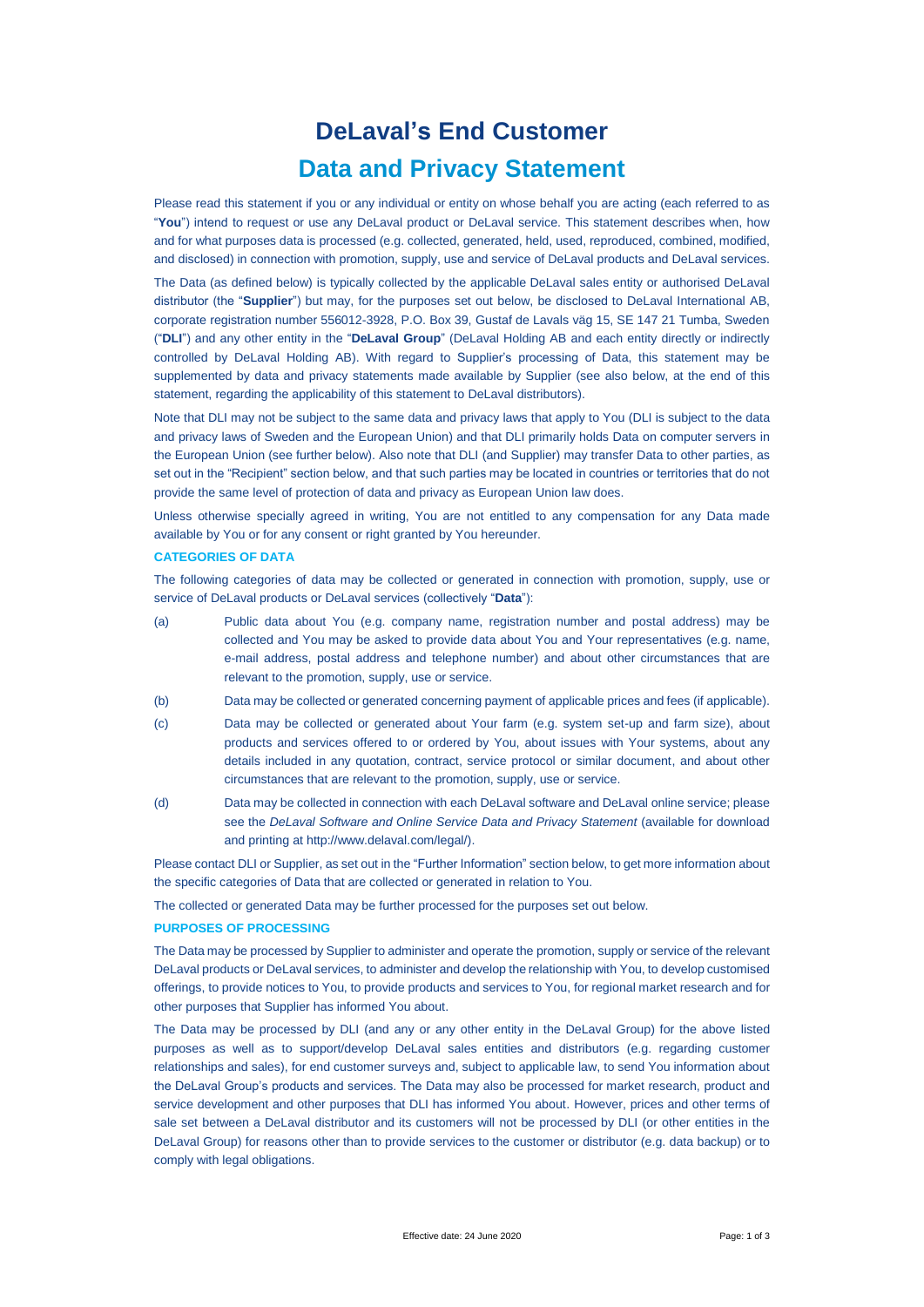In de-identified form (names of individuals, legal entities, farms, etc. removed or replaced), the Data may also be used for other purposes.

### **RECIPIENTS**

The Data may for the purposes set out above be disclosed to and processed by any entity in the DeLaval Group and any of its authorised distributors, subject to the restrictions below concerning Personal Data (as defined below). Details of each entity in the DeLaval Group is available at http://www.delaval.com/legal/.

DLI and Supplier may, for the purposes set out above, use service providers to process Data on its behalf (e.g. for data storage), in which case appropriate safeguards will be implemented to keep the Data protected.

In de-identified form (names of individuals, legal entities, farms, etc. removed or replaced), the Data may also be shared with other recipients.

## **SECURITY**

DLI (or, as applicable, its service providers) has implemented physical, technical and organisational measures to ensure a level of security appropriate to the risks represented by the processing and the nature of the Data. Such measures are implemented to: (a) ensure that the Data can be accessed only by authorised personnel; (b) ensure that no personnel is authorised to access the Data other than those requiring access to such Data; (c) ensure that all such authorised personnel are subject to appropriate obligations to keep the Data confidential; and (d) protect the Data against unauthorised disclosure and access and accidental or unlawful destruction, loss and alteration. Please contact Supplier to get information about the security measures implemented by Supplier.

## **PERSONAL DATA**

It is normally not required to disclose any data about any identified or identifiable individual ("**Personal Data**") in connection with any request for or use of DeLaval products or DeLaval services except that contact details of relevant representatives may be requested for the administration or operation of the supply or service of the relevant DeLaval products or DeLaval services (failure to disclose such data may prevent the supply or service). To the extent any of the data referred to above in this statement is Personal Data, DLI is the "controller" of the Personal Data processed by or on behalf of DLI and Supplier is the controller of the data processed by or on behalf of Supplier. DLI and Supplier will process Personal Data only as is compatible with the purposes set out above and will keep Personal Data in a form which permits identification no longer than is necessary for such purposes. Where the relevant individual has not given consent, or consent has been withdrawn, the legal basis for processing of the Personal Data is that the processing is necessary for legitimate interests (the purposes specified above) which, based on a balance of interests, has been deemed not to be overridden by the individual's interests or fundamental rights and freedoms. Certain processing of Personal Data may also be necessary for compliance with legal obligations.

Personal Data will not without consent from the relevant individual be disclosed by DLI or Supplier except to each other, to entities in the DeLaval Group and to the extent needed for the administration or operation of the supply or service or as required under applicable law; also note that service providers may process data on DLI's or Supplier's behalf as set out in the "Recipient" section above. DLI primarily holds Personal Data in the European Union, but Personal Data may, for the purposes and with the limitations set out above, be transferred to any location where any DeLaval Group entity and/or the Supplier is located, and where DLI's service providers maintain their operations. Where – in any case other than when requested or approved by You, when necessary for conclusion, performance or support of a contract that is made in Your interest or when necessary for establishment, exercise or defence of legal claims – Personal Data will be transferred by DLI from the European Union, DLI will apply appropriate safeguards to keep the Personal Data protected (e.g. "standard contractual clauses" adopted by the EU Commission). The individual to whom the Personal Data relates may contact DLI or Supplier to get information about which service providers are engaged to process any of their Personal Data, which countries and territories their Personal Data is or may be transferred to and which safeguards that have been implemented.

Subject to restrictions under applicable law, the individual to whom the Personal Data relates has the right to request information about DLI's and Supplier's respective processing of such Personal Data, to access such Personal Data (in a structured, commonly used and machine-readable format, with the right to forward such data) and to request DLI or Supplier to correct, complete, update, lock or delete any such Personal Data that is inaccurate, incomplete, confusing, outdated or unlawful. Such individual also has the right to object, on legitimate grounds, to processing of Personal Data relating to him or her (in particular if entitled to do so under applicable data protection legislation) and to withdraw, with prospective effect only, any consent given by him or her regarding processing of such Personal Data. If the individual considers that the processing of Personal Data relating to him or her infringes applicable law, the individual may also lodge a complaint with the relevant supervisory authority.